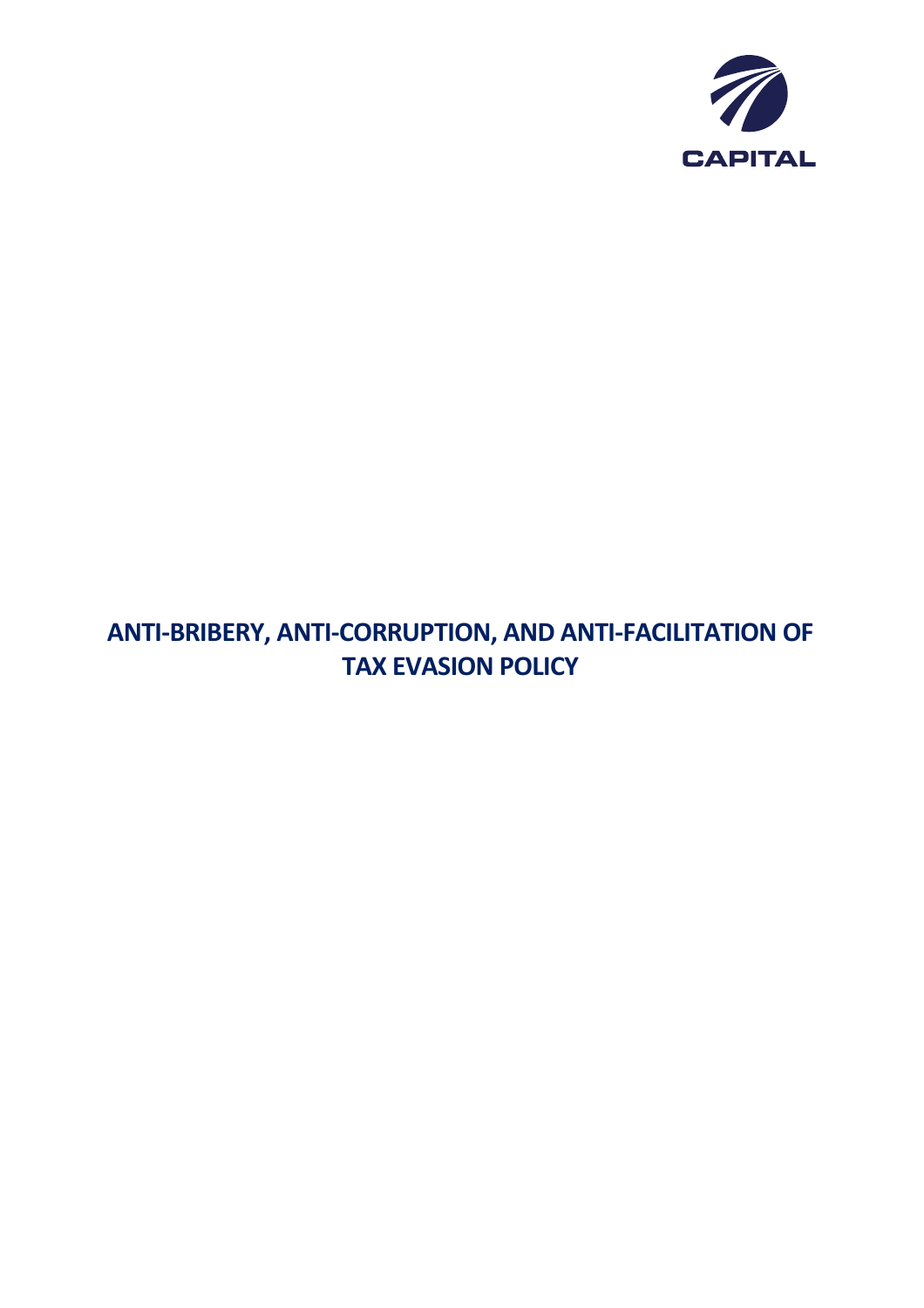

# **ANTI-BRIBERY, ANTI-CORRUPTION AND ANTI-FACILITATION OF TAX EVASION STATEMENT**

Capital Limited ("**Capital**"), its subsidiaries and any companies in which Capital has an interest, (collectively, the "**Group**") are committed to maintaining the highest standards of integrity and accountability in its business affairs. All of our Employees (as defined below at clause 2.1) and Connected Third Parties (as defined below at clause 2.2) are to comply with all international and local anti-bribery and anti-corruption laws, and to comply with all international and local anti-bribery and anti-corruption laws, and are to conduct themselves in an ethical manner.

This policy is to be read together with the Code of Business Conduct (the "**Code of Conduct**"). As stated in the Code of Conduct, Capital denounces any form of bribery or any action which does not comply with the local laws, rules and regulations in which we operate. All Employees are required to deal honestly and fairly with the Capital's customers, suppliers, competitors and other third parties. Therefore, I fully support our Anti-Bribery Anti-Corruption and Anti-Facilitation of Tax Evasion Policy (the "**Policy**").

The purpose of this Policy together with the Guidance is to set out our responsibilities, and of those working for and on our behalf, in observing and upholding our position on bribery, corruption and tax evasion, and to provide information and guidance to those working for and on our behalf on how to recognise and deal with any bribery, corruption and tax evasion issues.

Capital has zero tolerance towards anyone involved in acts of bribery (be that facilitating and/or receiving bribes) and/or any acts of tax evasion. We will uphold all laws relevant to countering bribery, corruption and tax evasion, including (under the laws of England & Wales) the Bribery Act 2010 and the Criminal Finances Act 2017 ("**CMA 2017**").

We take our legal responsibilities very seriously. It is important that all Employees and Connected Third Parties are familiar with and fully understand this Policy and, more importantly, to please use and refer to it when carrying out your daily activities.

Where any Employee or Connected Third Party considers there have been any acts which are and/or may be considered to be acts of bribery and/or tax evasion or any employee, contractor or community member is involved in any act of corruption they are to notify the Compliance Officer, as set out in the Policy.

If you have any questions and/or concerns, please do not hesitate to contact me and/or the Compliance Officer, Catherine Apthorpe.

**Jamie Boyton Executive Chairman**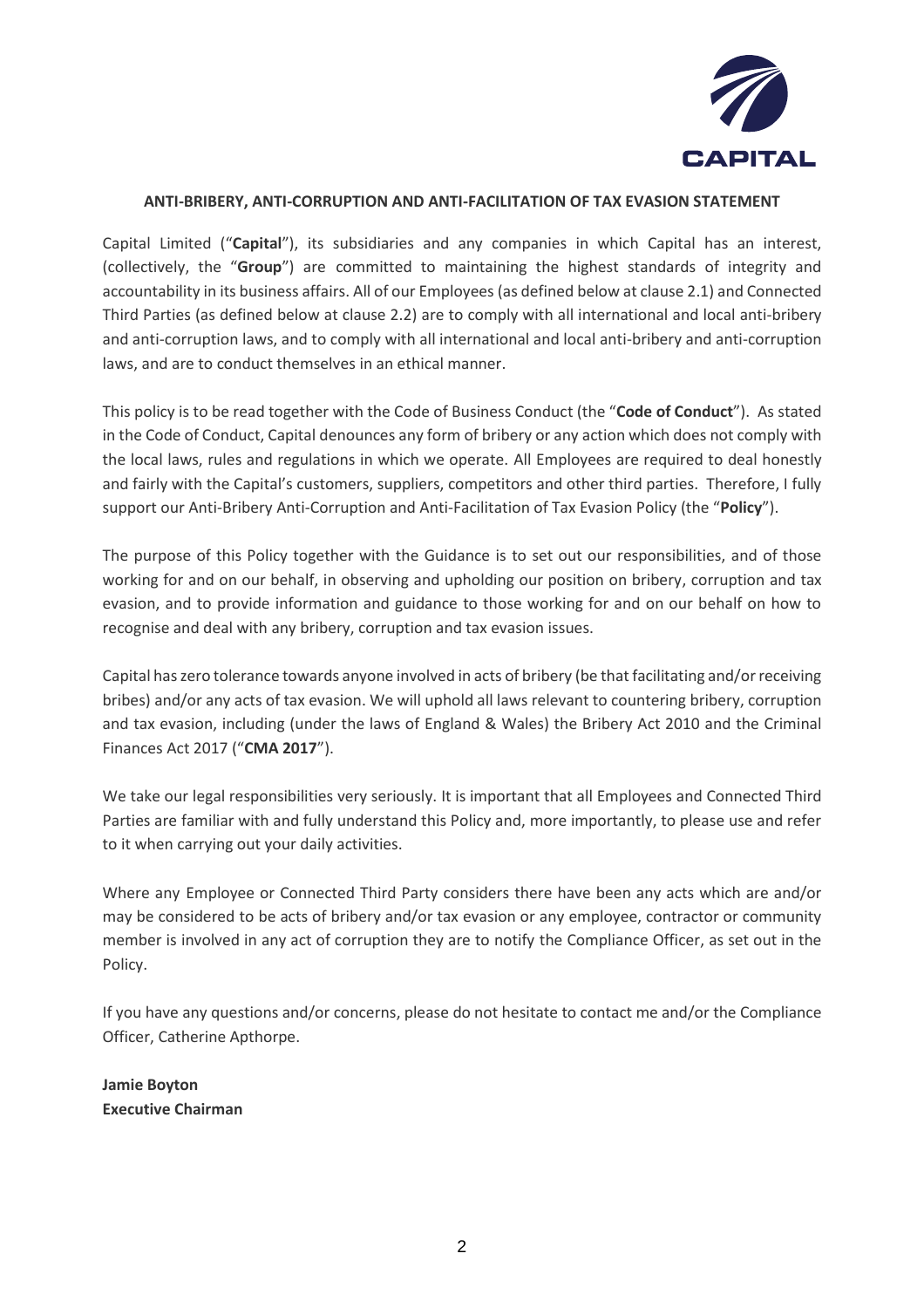

## **ANTI-BRIBERY, ANTI-CORRUPTION AND ANTI-FACILITATION OF TAX EVASION POLICY**

#### **1. PURPOSE AND SCOPE OF POLICY**

- 1.1 It is our policy to conduct all of our business honestly and to deal with all customers, suppliers, competitors and other third parties honestly and fairly to avoid situations where the personal interests of Employees or Connected Third Parties are, or appear to be, in conflict with Capital's interests. We take a zero tolerance approach to bribery, corruption and tax evasion. All Employees and Connected Third Parties are to act with integrity and accountability in all of our business affairs wherever we operate and to implement and enforce effective systems to counter bribery, corruption and tax evasion.
- 1.2 Corruption is the misuse of public power for private profit, or the misuse of entrusted power for private gain.
- 1.3 Bribery is discussed further below, but will never be tolerated and/or be in the best interests of Capital. As well as being a criminal offence in the UK and other jurisdictions in which we operate, the payment of a bribe is an unnecessary cost to our business and may expose Capital to criminal or regulatory investigations that may result in prosecution, fines and other costs. Bribery may also expose Capital to legal action from competitors or third parties. Individuals engaged in corrupt behaviour are also likely to face personal criminal prosecution (and any such action will also be considered a serious breach of the terms of your respective employment).
- 1.4 Capital has taken a number of steps to safeguard itself, Employees and Connected Third Parties from allegations of corruption, including bribery. These steps include the following:
	- a. carrying out a risk assessment of its business;
	- b. introducing this formal Policy;
	- c. appointing a Compliance Officer who will report to the Risk and Audit Committee at every meeting with a bribery and corruption risk update;
	- d. agreeing that the Board will regularly consider bribery and tax evasion issues and will ultimately take responsibility for them;
	- e. implementing financial controls on all payments made on behalf of the Group;
	- f. introducing a formal Gift log for gifts above £100 (or equivalent in USD or any other currency) and a formal Hospitality log for payments above £150 (or equivalent in USD or any other currency);
	- g. prohibiting facilitation payments;
	- h. referring all potential contracts with third parties to the Compliance Officer before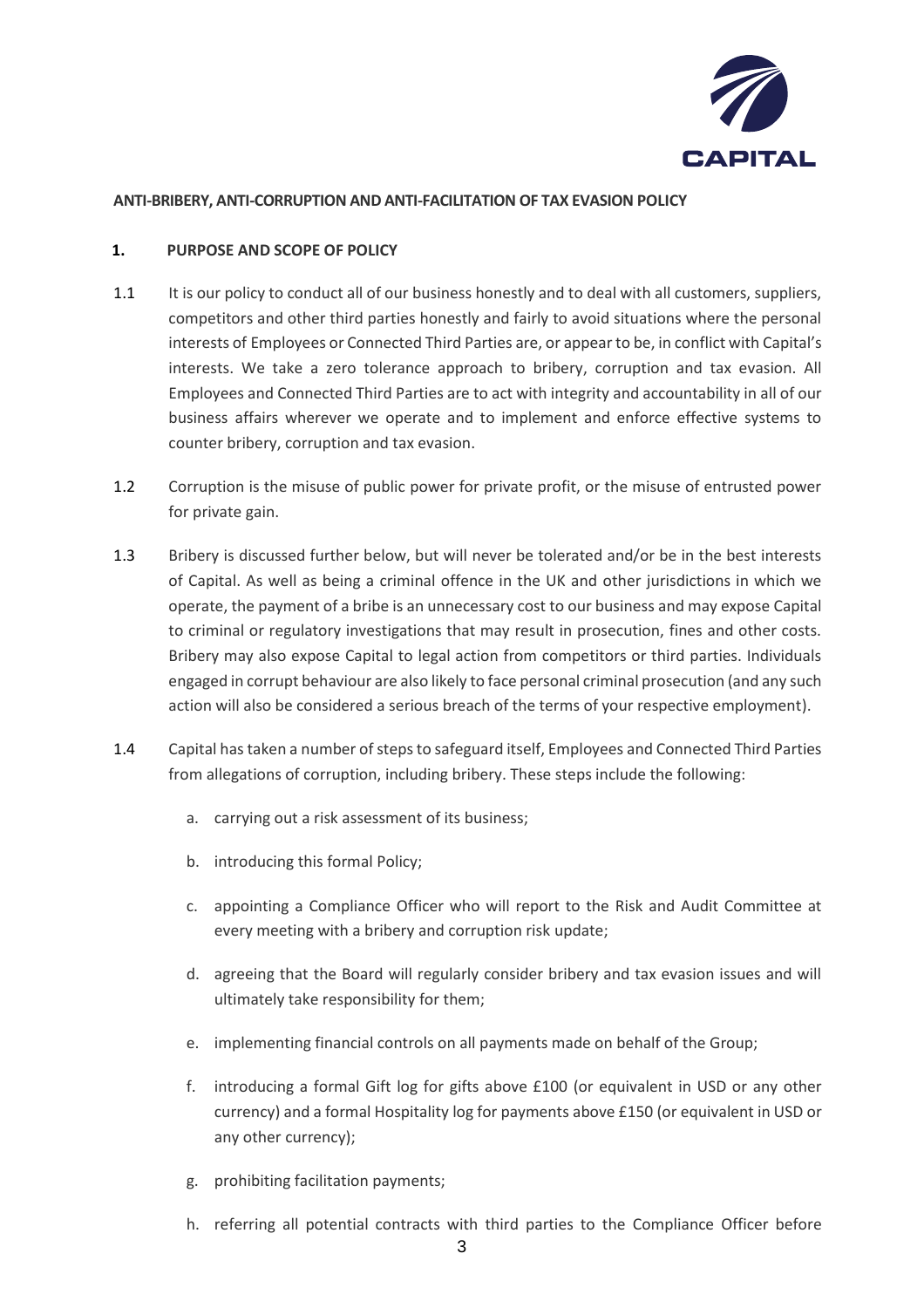

engagement;

- i. implementing compulsory annual training for all Employeesin relation to this Policy; and
- j. liaising with our lawyers to conduct all necessary due diligence on third parties.

# **2. APPLICATION OF THE POLICY**

- 2.1 This Policy applies to all individuals working at all levels in Capital and/or the Group including directors, officers, senior managers, employees, part-time and fixed-term workers, casual and agency staff, seconded workers, volunteers and interns, wherever located (collectively, the "**Employees**"). For the avoidance of doubt, this Policy does not form part of any employee's contract of employment and, as such, may be amended at any time.
- 2.2 This Policy also applies to Connected Third Parties, meaning all partners, agents, contractors, consultants, sponsors and other contractual counterparties of Capital and/or the Group, wherever situated, (collectively, the "**Connected Third Parties**") and reflects the standard to which Capital expects Connected Third Parties who interact with public officials on behalf of Capital and/or the Group to adhere.
- 2.3 Employees and Connected Third Parties are required to avoid any activity that might lead to, or suggest, a breach of this Policy. Furthermore, Employees and Connected Third Parties must not use any third parties e.g. agents, consultants, suppliers and/or customers, to perform any act which conflicts with this Policy. Any unlawful or inappropriate acts committed indirectly through third parties are as unacceptable as acts committed directly by Employees and Connected Third Parties.
- 2.4 It makes no difference if Employees or Connected Third Parties personally commit a prohibited act or do so with their own funds. The source of funds used for the acts prohibited or restricted in this Policy does not alter the fact that the acts may constitute improper business practices for which the Group may also be liable.
- 2.5 In addition, it does not matter if the bribe occurs in the UK or anywhere else in the world. This Policy therefore applies to all acts worldwide on behalf of the Group.
- 2.6 It is the responsibility of all Employees and Connected Third Parties to ensure their conduct complies with this Policy and to ensure at all times that they act, honestly, ethically, and in the best interests of Capital and/or the Group.
- 2.7 It is never in the best interests of Capital and/or the Group for its Employees or Connected Third Parties to act dishonestly or unethically, even if Capital and/or the Group would benefit financially.

## **3. PROHIBITED BEHAVIOUR**

## **Corruption**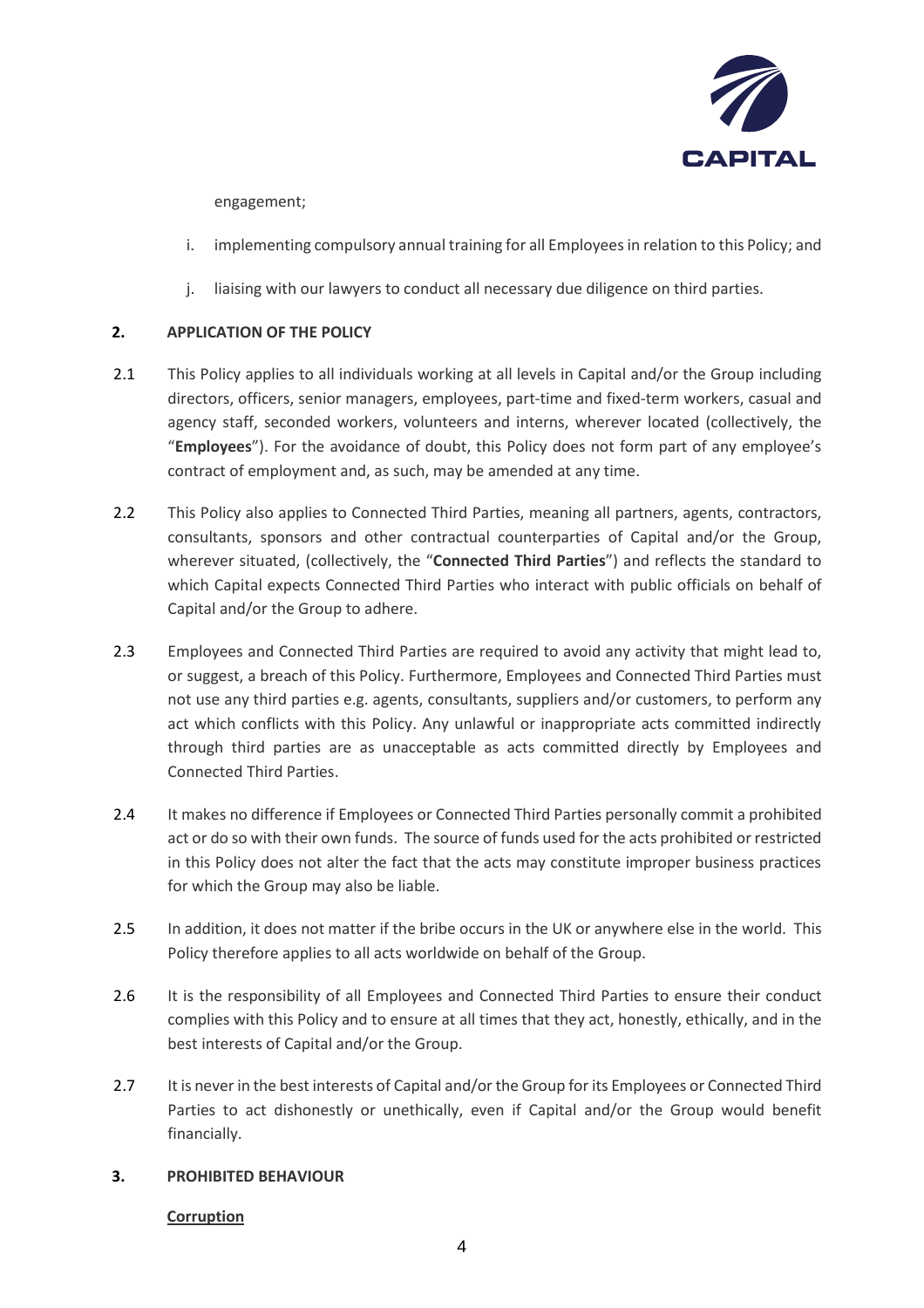

3.1 Corruption is the abuse of a position of employment, authority, or trust (including Government or company positions) to gain an advantage directly or indirectly for private gain.

# **Bribery**

- 3.2 Bribery is offering, promising, giving or accepting any financial or other advantage, including excessive entertainment, to induce the recipient or any other person to act improperly in the performance of their functions, or to reward them for acting improperly, or where the recipient would act improperly by accepting the advantage. Common sense will usually tell you whether something is a bribe although it can take many forms, including the provision or acceptance of:
	- a. cash payments;
	- b. loans;
	- c. phony jobs or "consulting" relationships;
	- d. provision of services;
	- e. kickbacks (payment made in return for a business favour or advantage);
	- f. political contributions;
	- g. charitable contributions;
	- h. property or any interest in property of any description;
	- i. social benefits including the release from any obligation and opportunities; and/or
	- j. gifts, travel, hospitality, and reimbursement of expenses.

In this regard you should note the potential risk scenarios ("**red flags**") set out in the Code of Conduct.

- 3.3 There is no need for a bribe to actually be paid as long as it is offered or requested. The prohibition also applies where Employees or Connected Third Party offer or pay a bribe to another person, whether or not any benefit is received in return.
- 3.4 The Group:
	- a. prohibits offering, paying, promising or authorising bribes, kickbacks or any other form of loan, reward, advantage of benefit, facilitation payment or other improper payment, direct or indirect, to anyone including any representative of government, public official, labour union, customer or supplier in order to: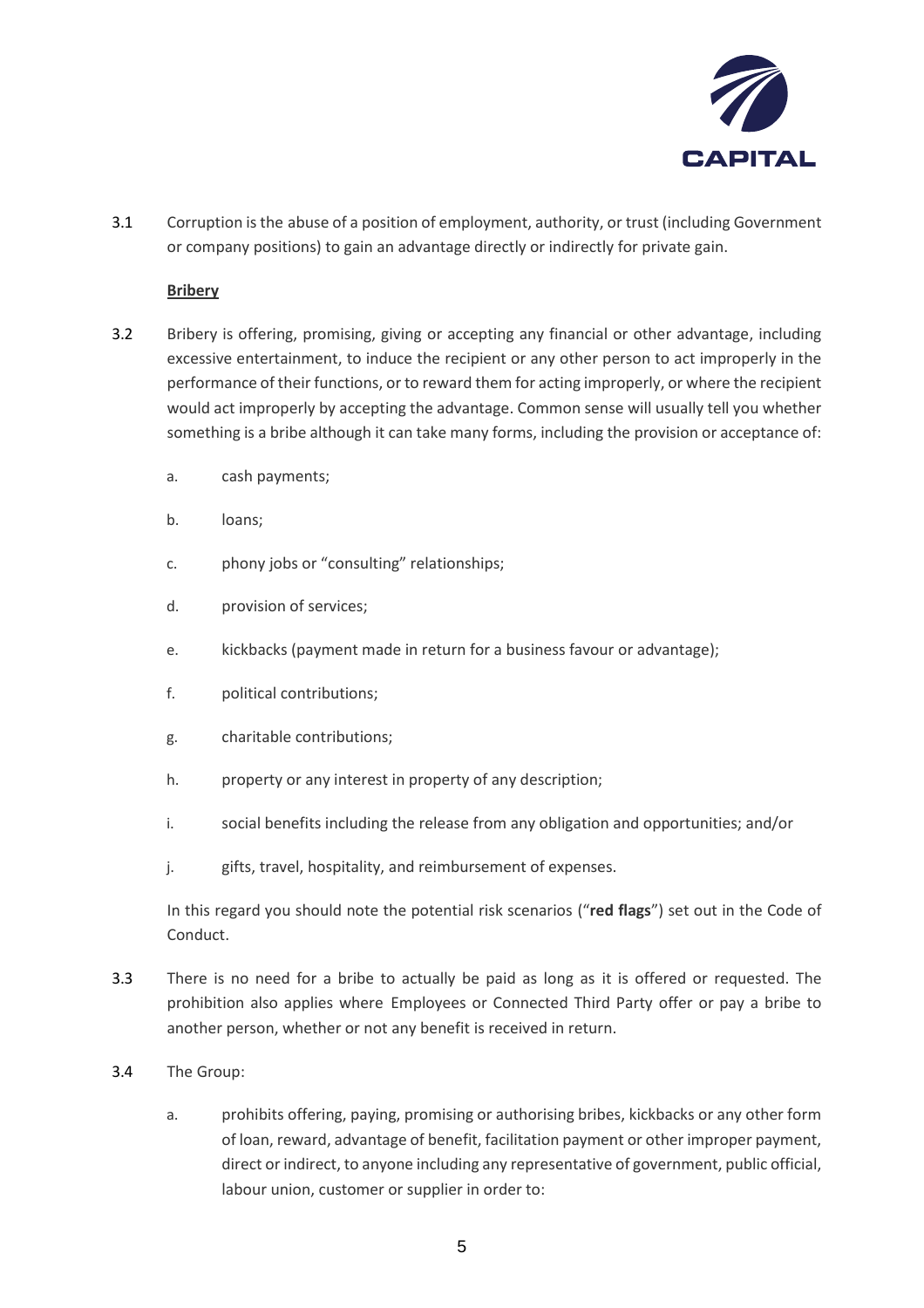

- i. obtain a contract, some other commercial benefit or government action;
- ii. cause a person to act or fail to act in violation of a legal or official duty; or
- iii. cause a person to abuse or use his or her position to influence any acts or decisions of the foreign state or public international organisation for which the official performs duties or functions;
- b. prohibits Employees and Connected Third Parties from accepting any bribes, kickbacks or improper payment from anyone;
- c. prohibits gifts of more than a modest value of £100 (or equivalent in USD or any other currency) to or from suppliers or customers, unless the Employee or Connected Third Party has obtained written pre-approval from the Compliance Officer. This is expanded upon further below;
- d. requires clear and precise communication in its contracts, its advertising, its literature, and its other public statements and seeks to eliminate misstatements of fact or misleading impressions;
- e. reflects accurately on all invoices applicable prices and relevant terms of sales for goods sold or services rendered; and
- f. prohibits Employees and Connected Third Parties from otherwise taking unfair advantage of the Group's customers or suppliers, or other third parties, through manipulation, concealment, abuse of privileged information or any other unfair-dealing practice.

# **Corrupt Intent**

3.5 The provision of an advantage will be a bribe where there is a corrupt intent to induce or reward (i) any person doing anything in respect of any matter or transaction; (ii) any government or public official doing anything in respect of any matter or transaction in which the public body is concerned. This could be either to take particular action or to refrain from taking a particular action.

# **Government or public officials**

- 3.6 It is also an offence to bribe a public official, where the intention is to influence them in their capacity as a public official to obtain or retain business, or a business advantage.
- 3.7 In this Policy, the definition and scope of the term "public official" is broad. Laws prohibiting bribery and corruption typically define public officials broadly to include anyone who holds a legislative, administrative or judicial position of any kind, whether appointed or elected, who exercises a public function for or on behalf of a country or for any public agency or enterprise,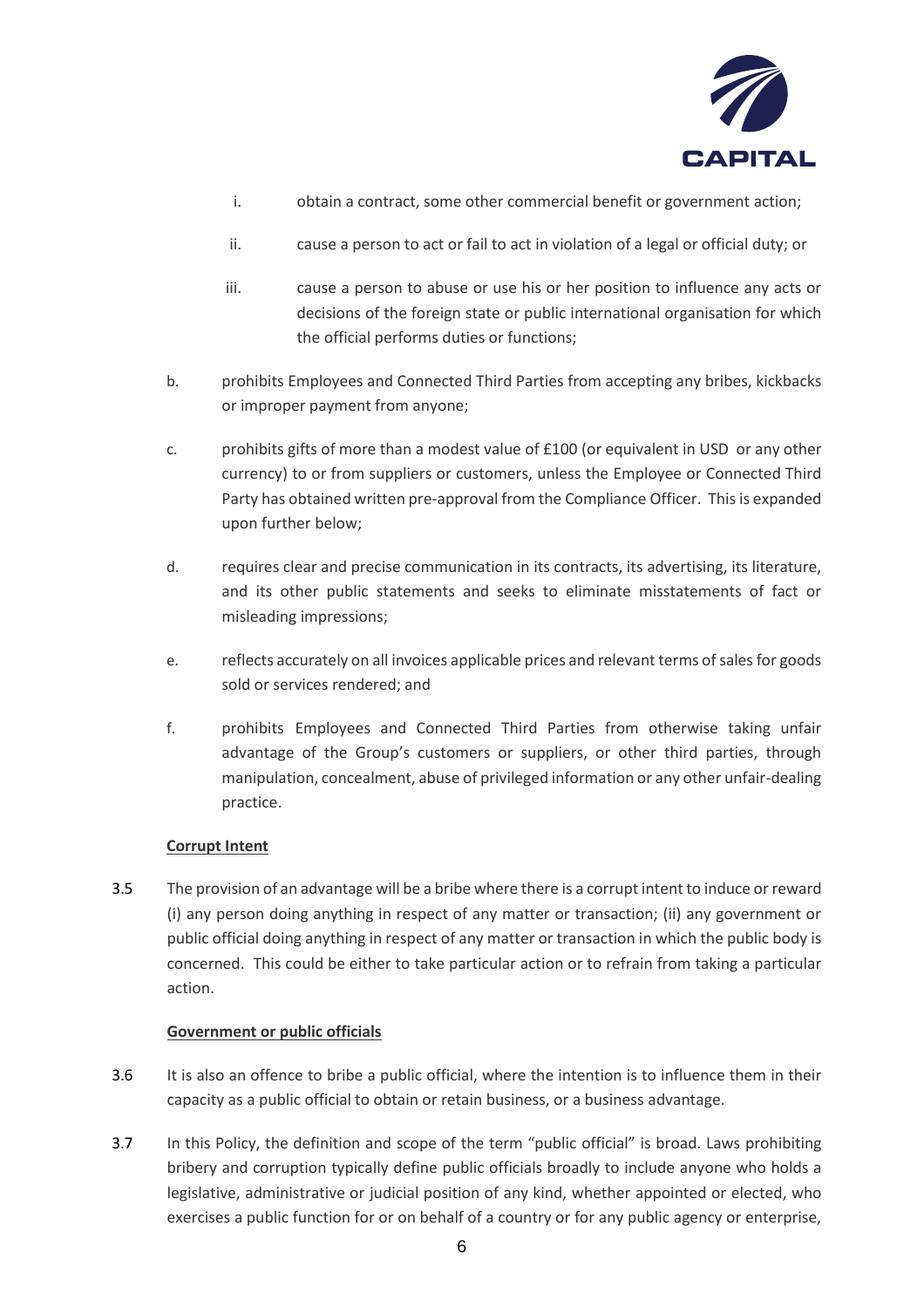

or is an official or agent of a public international organisation. Below are just a few examples of public officials relevant to Capital's business:

- a. government ministers and their staff;
- b. members of legislative bodies;
- c. judges and ambassadors;
- d. officials or employees of government departments and agencies including finance, public works, public contracts, customs, immigration, environment, energy and other regulatory agencies;
- e. employees of state-owned or controlled companies;
- f. military and police personnel;
- g. political party officials and candidates for political office;
- h. mayors, councillors or other members of local government;
- i. employees of public international and organizations such as the International Finance Corporation of the World Bank; and
- j. First Nations band officials.
- 3.8 If you are not sure whether a particular person is a government or public official, please contact the Compliance Officer for further guidance.
- 3.9 The Group also prohibits "facilitation payments", which are unofficial payments including those made to government officials anywhere in the world which the official may ask for to expedite or perform a routine or necessary action (such as processing visas, granting licences, providing mail delivery, unloading cargo, providing police protection, provision of telephone services or utilities etc.). Typically, the amount requested is fairly low - e.g. £50, £100, £200.
- 3.10 Benefits to relatives of public officials, such as spouses, children, parents or siblings, may be treated by enforcement authorities as benefits to a government or public official and, accordingly, may constitute violations of anti-bribery laws. Accordingly, the Group treats relatives of public officials as public officials unless determined otherwise in advance by the Compliance Officer. Any gifts, entertainment or travel expenses involving a relative of a public official must comply with this Policy. Employees must also consult the Compliance Officer before entering into any contract or transaction with a close relative of a public official or a corporation or entity owned or controlled, directly or indirectly, by a close relative of a public official.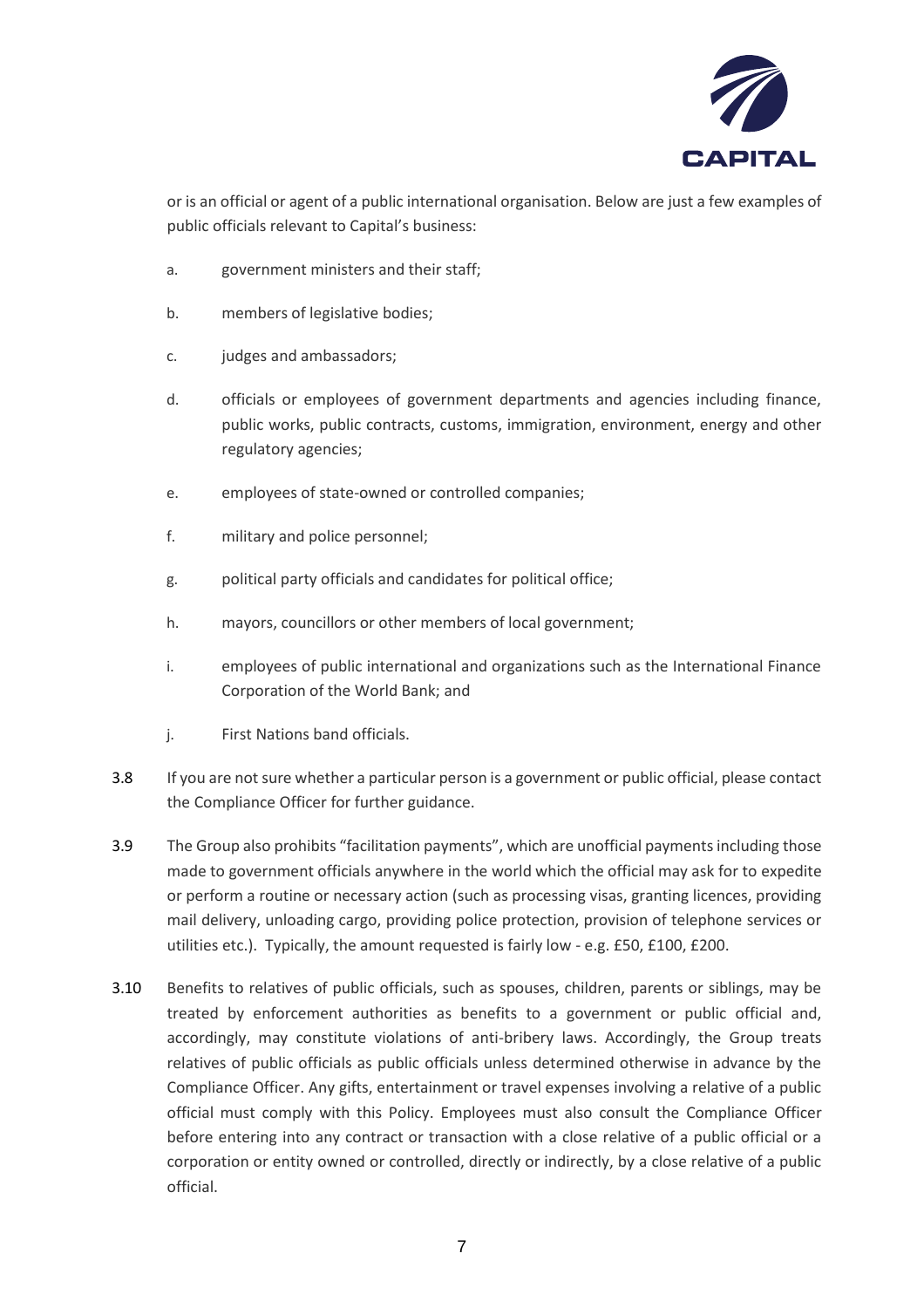

# **4. WHAT HAPPENS IF THERE IS BRIBERY/CORRUPTION?**

- 4.1 A conviction for bribery can lead to up to 10 years in prison in the UK and in the other jurisdictions in which Capital and the Group operate, similar sentences might be imposed: up to 20 year in Mali, Malaysia and Laos; up to 15 years in Bermuda; up to 10 years in Mauritius, Kenya, Saudi Arabia, Botswana and Mauritania; up to 7 years in Egypt, Tanzania, Nigeria and Singapore; and up to 5 years in Burkina Faso.
- 4.2 For Capital and/or the Group it could mean an (unlimited) fine, loss of contracts and the right to tender for future contracts, confiscation of assets/property and significant reputational damage, which could ultimately jeopardise the entire Group and Employees' jobs. For an individual director of Capital and/or the Group, it could result in a director disqualification order being imposed against them up to 15 years.
- 4.3 Capital will regard breaches of this Policy as serious misconduct. Employees that violate any laws, governmental regulations, the Code of Conduct, or this Policy will face appropriate, casespecific disciplinary action, which may include demotion or, in appropriate circumstances, or upon shareholder approval, if applicable, immediate discharge or removal. In addition, violation of any laws, governmental regulations or this Policy could result in public disclosure of such violation including, without limitation, the names of parties involved which may lead to disciplinary action, up to and including termination of the employment or engagement of the Employee.
- 4.4 However, this Policy is not intended to discourage reasonable relationship-building expenses for any person, who is not a government or public official, so long as:
	- a. it is consistent with normal business customs in the host and recipient's country;
	- b. it is provided in a transparent and open manner;
	- c. the cost is reasonable and, unless prior written approval has been received from the Compliance Officer, in line with the limits stated at clauses 6.6, 6.7 and 7.2 namely any hospitality given or received is to be below £150 (or equivalent in USD or or any other currency) and any gift given or received is below £100 (or equivalent in USD or any other currency);
	- d. it is for a legitimate business reason; and
	- e. it does not create a sense of obligation on the part of the recipient.
- 4.5 Connected Third Parties that violate any laws, government regulations, Code of Conduct, or this Policy will face appropriate consequences in accordance with the terms of any agreement between Capital and/or the Group and the Connected Third Party and applicable law, which may include termination without compensation of any contract, damages (including,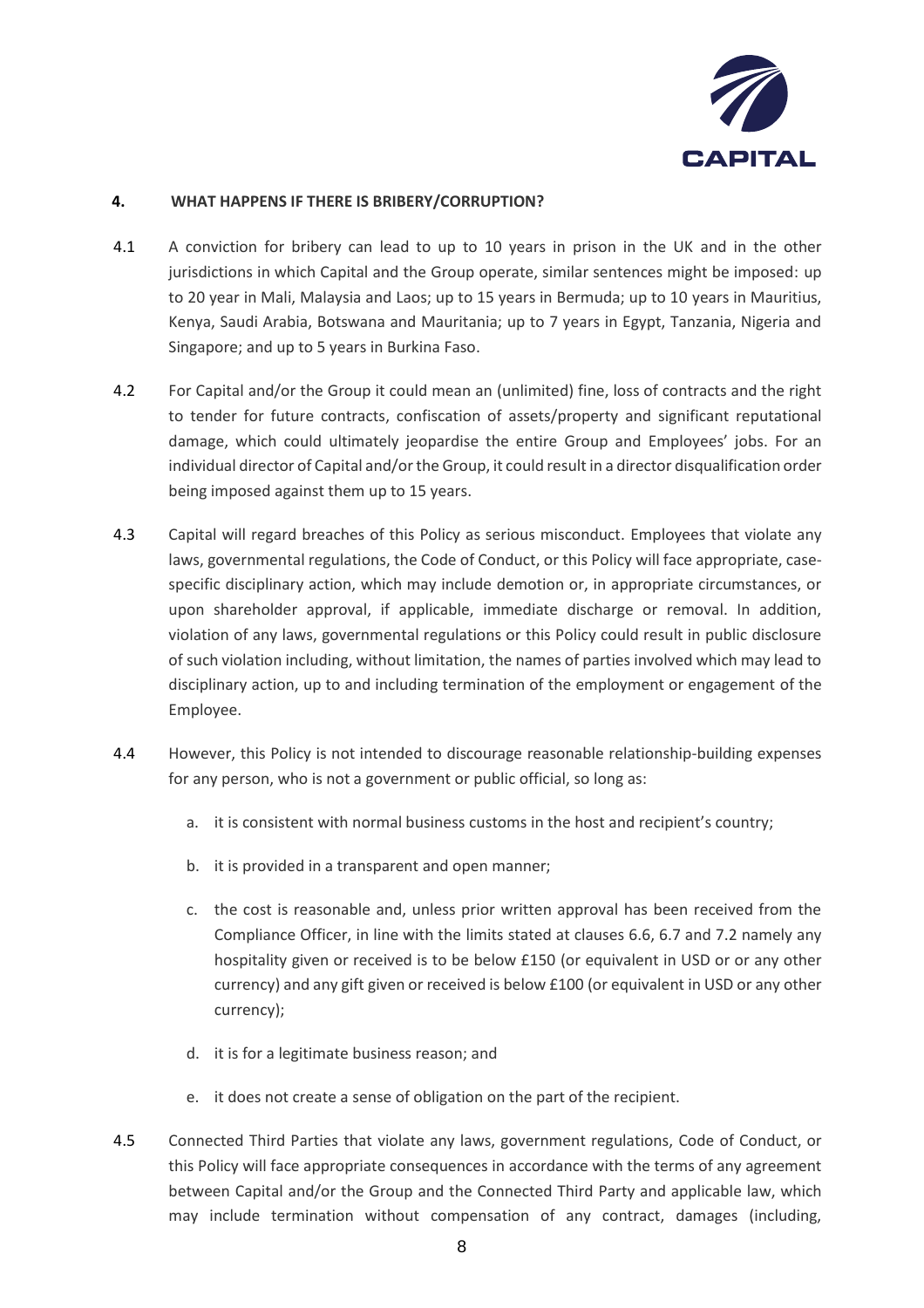

cumulatively, but not limited to, special, general, consequential, economic, and reputational damages), and any other recourse available at law or equity.

# **5. EXIGENT CIRUMSTANCES**

5.1 Nothing in this Policy prohibits the making of payments in cash or in kind to government of public officials when life, safety, or health is at risk. Employees are permitted to make a payment to avoid subjecting himself or herself to a health or safety risk. The making of such a payment in exigent circumstances should be reported to the Compliance Officer as soon as possible after the payment is made. Such payments must be accurately recorded and identified in expense reports and other books and records.

# **6. CORPORATE HOSPITALITY AND EVENTS**

# **Hospitality**

- 6.1 Hospitality (also referred to as entertainment) covers (but is not limited to) invitations to lunch, dinner, sporting events, trips abroad, payment for hotel accommodation, flights and similar activities.
- 6.2 Corporate hospitality of a reasonable and proportionate nature will generally not contravene this Policy. However, hospitality can be used a means of bribery when it is excessive and/or designed to improperly influence the recipient. Therefore, any hospitality must not be corruptly offered or provided as an inducement to or reward whatsoever.
- 6.3 To safeguard against allegations of bribery Capital has put in place guidelines of what hospitality will be deemed appropriate. Amounts in excess of £150 (or equivalent in USD or any other currency) per person will require written pre-approval as set out at paragraph 6.8 below, and the provision of any meal, entertainment or other business hospitality for a public office must be accurately accounted for and described in the Corporation's books and records.
- 6.4 Where hospitality given or received is in excess of £150 (or equivalent in USD or any other currency), it must be recorded in the Hospitality and Gift log.

# **Acceptance of Hospitality**

- 6.5 Employees should not accept an offer of hospitality from any person if you feel that an attempt is being made to induce or influence your actions in the context of your job or otherwise in a way that makes you feel uncomfortable. If you consider this has happened, you should discuss this with the Compliance Officer as soon as possible.
- 6.6 Capital recognises, however, that subject to the below, the provision/receipt of hospitality is a normal part of doing business. For that reason, Capital permits hospitality received from third parties provided the hospitality is:
	- a. less than £150 (or equivalent in USD or any other currency);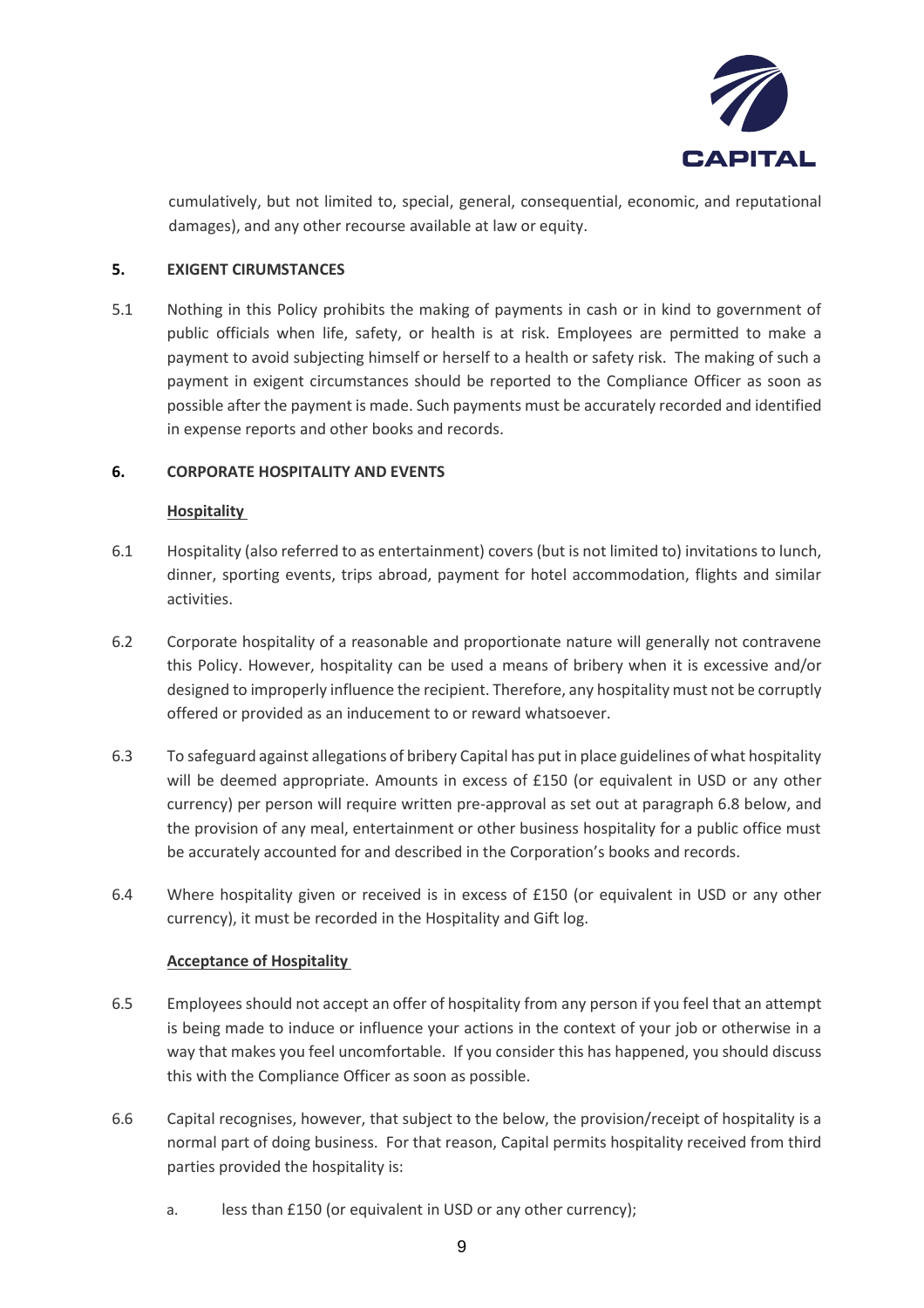

- b. not in cash or cash equivalent or in the form of a loan; and
- c. to establish or improve good business relations, promote Capital and/or the Group's business or image, or for some other bona fide business reasons; and
- d. reasonable and proportionate, i.e. not extravagant or lavish in the context of the occasion;
- e. in compliance with the local laws of the country in question where the hospitality is provided; and
- f. Not involving insalubrious premises or illegal substances or excessive consumption of alcohol.

# **Provision of Hospitality**

- 6.7 Provision of corporate hospitality is only permitted if:
	- a. in relation to marketing that is necessary, prudent and related to your job;
	- b. it has a value of less than £150 (or equivalent in USD or any other currency);
	- c. it is reasonable and proportionate, i.e. not extravagant or lavish in the context of the occasion;
	- d. the frequency of the hospitality with the same guest, person or company is not excessive, as modest costs frequently incurred can amount to lavish payments;
	- e. the person providing the corporate hospitality also attends;
	- f. the person providing the corporate hospitality has obtained the necessary pre-written approval;
	- g. the corporate hospitality is not, or could not be perceived as, a bribe, payoff or kickback (i.e. given in order to obtain or retain business or to secure an improper advantage or to induce particular behaviour or otherwise influence a decision); and
	- h. the acceptance of the hospitality by the recipient would not, to the best of your knowledge, result in a contravention of applicable anti-corruption and anti-bribery laws, the recipient's applicable policies/codes of conduct or in a breach of this Policy.

## **Written Pre-Approval**

6.8 The written pre-approval of the Compliance Officer must be obtained for any meal, entertainment or other normal business hospitality given or received that is in excess of £150 (or equivalent in USD or any other currency) per person, or such other threshold that the Compliance Officer may designate in writing from time to time for particular individuals,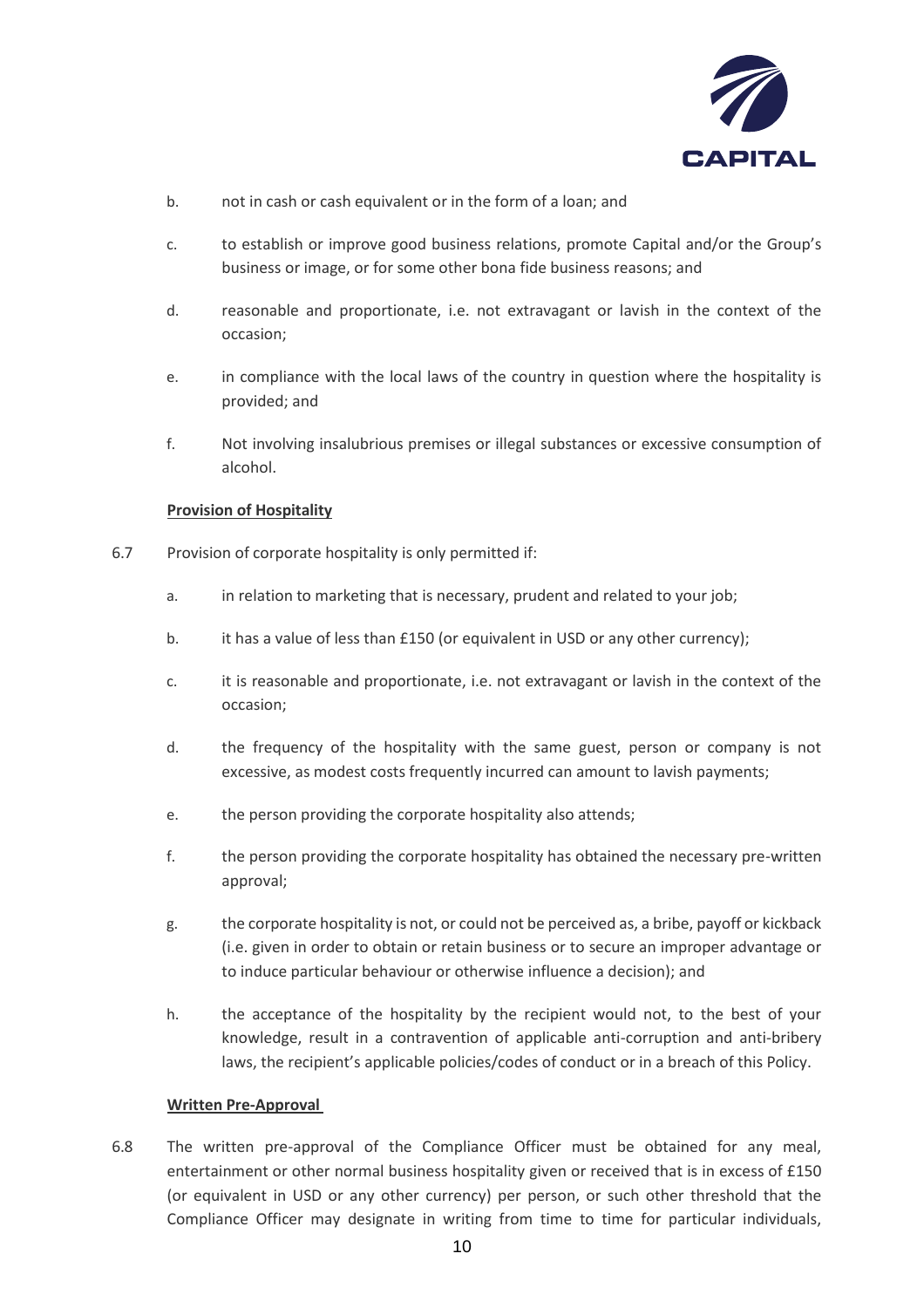

departments or geographical regions. The provision of any hospitality to a public official is expressly prohibited by Capital without prior authorisation from the Compliance Officer.

6.9 In appropriate circumstances, Capital and/or the Group may pay reasonable travel and expenses, if there is a legitimate business need for them to do so. Such expenses may only be paid where permitted under local law and approved in writing in advance by the Compliance Officer. The expenses must be reasonable in amount and directly related to the business purpose. Capital and/or the Group will not pay or reimburse travel or other expenses which are predominantly for recreation or entertainment, or for anyone's spouse or other family members. Per diems or cash allowances must not be paid.

# **7. GIFTS**

- 7.1 A gift is something given for which no payment is made e.g. tickets to a football game, food, a branded item, wine, plane tickets and similar.
- 7.2 Employees should not give or receive gifts to or from government or public officials, customers, suppliers or other business partners save for in the following circumstances:
	- a. the gift is under £100 in value (or equivalent in USD or any other currency);
	- b. the gift is a promotional material;
	- c. the item is of limited value, for example, annual dinner or party of which you many other firms will also be in attendance;
	- d. the item is reasonable and proportionate in the context of the business occasion;
	- e. the items have been spontaneously given;
	- f. the items have been given openly, not secretly;
	- g. the items have not been given during a time in which Capital or the Group and gift giver are not actively trying to secure work from each other;
	- h. the acceptance of the gift is permitted by the recipients organisation or employer; and/or
	- i. the provision of gifts is customary or cultural.
- 7.3 Gifts of cash, cash equivalents, stock or other negotiable instruments should never be provided or accepted under any circumstances.
- 7.4 Where a gift is above the limit of £100 (or equivalent in USD or any other currency), it should be reported the Compliance Officer and should be recorded in the Hospitality and Gift log. All gifts from and/or to government or public officials should be reported to the Compliance Officer who will keep a record of all such gifts.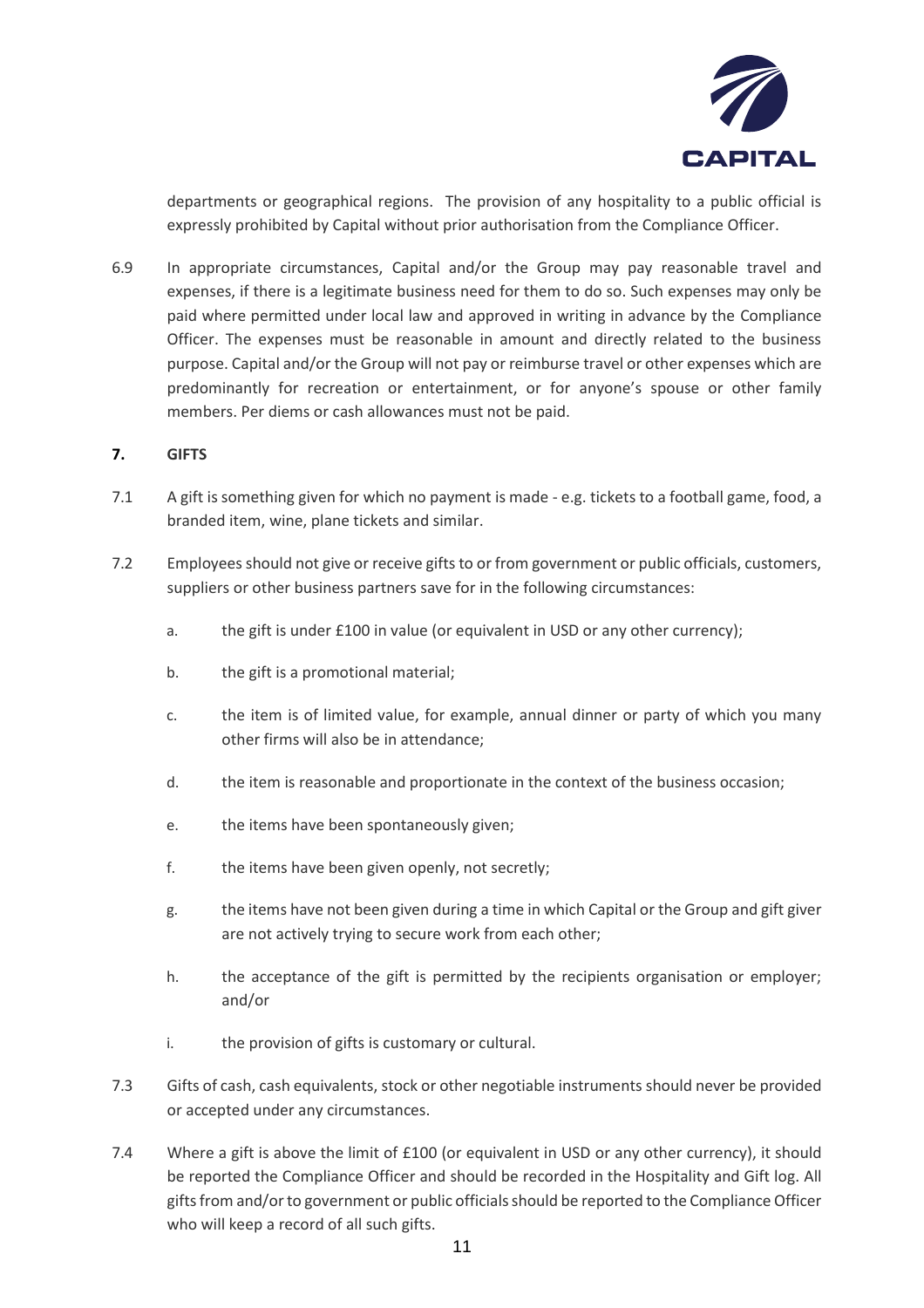

7.5 If you are offered a gift and you feel compelled to accept it (i.e. for cultural reasons or to avoid causing offence), you may take the gift but must disclose it to the Compliance Officer as soon as possible.

# **8. DONATIONS OR SPONSORSHIP**

- 8.1 Under no circumstances will the Group's assets (including money, property or other items of value) be contributed or otherwise made available to any political candidate, party or committee. No individual or firm should be engaged to carry out any lobbying activity or behalf of Capital without the prior approval of the Board of Capital.
- 8.2 Capital recognises the importance of contributing to the communities in which it operates, and may, from time to time, make charitable contributions with the prior written approval of the Compliance Officer. All charitable contributions by or on behalf of the Capital and/or the Group must be accounted for with supporting documentation, including a receipt or written acknowledgment of the donation from the recipient.
- 8.3 Employees must avoid charitable or other donations or sponsorship which might be used to disguise bribery or corrupt payments. If in doubt, please speak to the Compliance Officer. The Group and its Employees are prohibited from making contributions to any charity owned or controlled by a government official.
- 8.4 Employees may otherwise make personal contributions to charity with their own funds and on their own behalf, but no such contributions will be reimbursed by Capital and/or the Group. For the avoidance of doubt, no personal contribution is to be made or appear to be made on behalf of the Capital and/or the Group.

## **9. PREVENTION OF TAX EVASION AND FACILITATION OF TAX EVASION**

9.1 Capital condemns tax evasion, whether it involves evading UK taxes or foreign taxes. All Employees are expressly prohibited from any conduct which involves or facilitates tax evasion by Capital and/or the Group. Capital also expressly prohibits its Employees and all those associated with Capital from facilitating tax evasion by any third party.

## **What is tax evasion?**

- 9.2 Tax evasion means the offence of cheating the public revenue or fraudulently evading tax, and is a criminal offence. The offence requires an element of fraud, which means there must be deliberate action or omission with dishonest intent.
- 9.3 Tax evasion is not the same as tax avoidance or tax planning. Tax evasion involves deliberate and dishonest conduct. Tax avoidance is not illegal and involves taking steps, within the law, to minimise tax payable (or maximise tax reliefs).

# **What is facilitation of tax evasion?**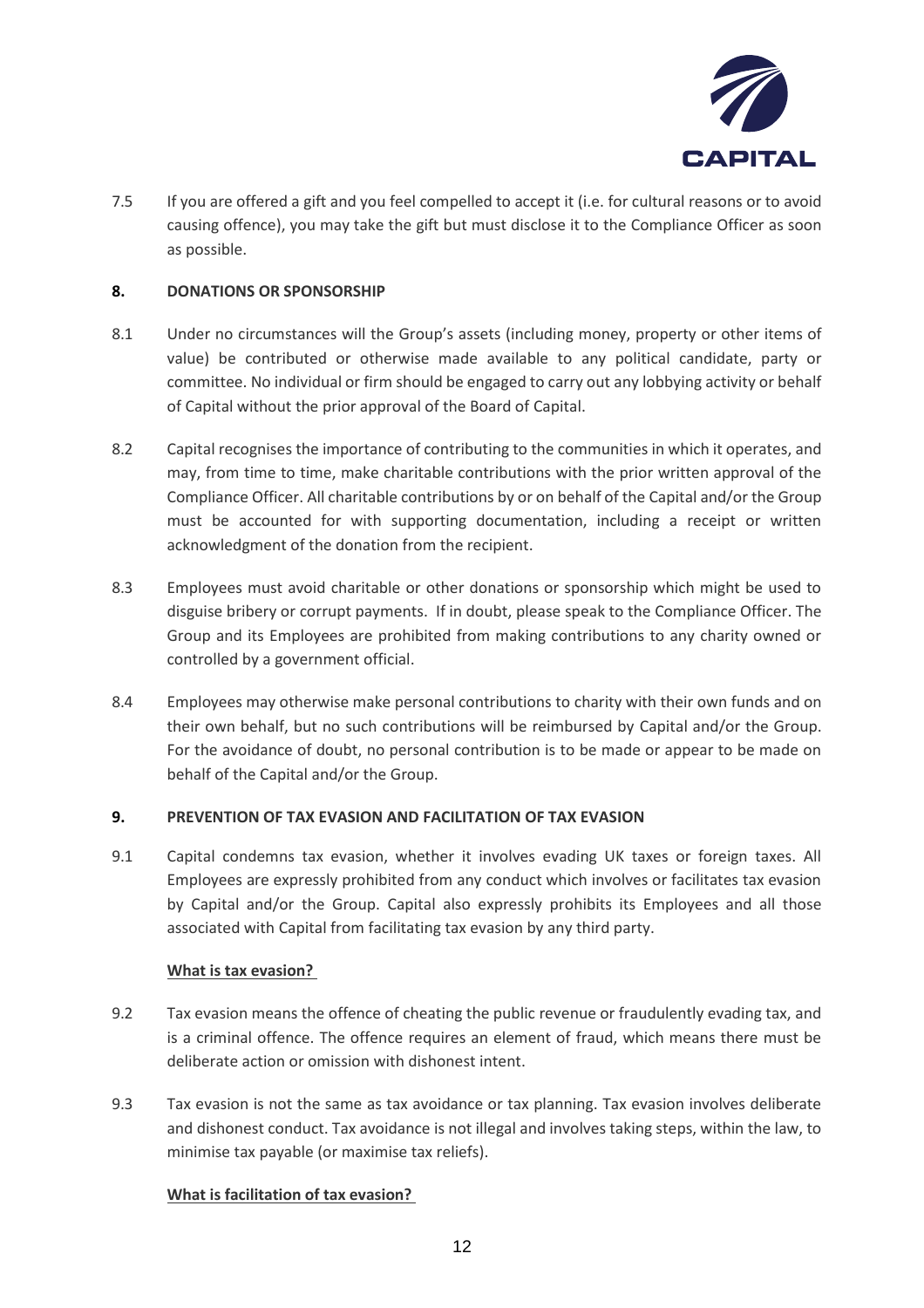

- 9.4 Under the CMA 2017, two criminal offences have been introduced which widen Capital's and the Group's obligations as follows.
- 9.5 Tax evasion facilitation means being knowingly concerned in, or taking steps with a view to, the fraudulent evasion of tax (whether UK tax or tax in a foreign country) by another person, or aiding, abetting, counselling or procuring the commission of that offence. Tax evasion facilitation is a criminal offence where it is done deliberately and dishonestly.
- 9.6 A separate criminal offence is automatically committed by a corporate entity or partnership where the tax evasion is facilitated by a person acting in the capacity of an "associated person" to that body. For the offence to be made out, the associated person must deliberately and dishonestly take action to facilitate the tax evasion by the taxpayer. If the associated person accidentally, ignorantly or negligently facilitates the tax evasion, then the corporate offence is not committed.
- 9.7 Capital or the Group do not have to have deliberately or dishonestly facilitated the tax evasion itself; the fact that the associated person has done so creates the liability for it.
- 9.8 A company will be criminally liable to a conviction and fine under these offences if a person associated with it helps a third party evade UK or overseas tax unless it can show it had put in place reasonable prevention procedures. It is a criminal offence punishable by imprisonment in the UK and an unlimited fine, which applies to individuals and companies. It can also result in exclusion from tendering for public contracts and damage to reputation.
- 9.9 Examples of circumstances where tax evasion facilitation might arise include third parties requesting payment in cash, invoices being submitted for a different sum to what it is paid, invoices submitted by a different company to the third parties engaged, or payments requested to be made into an offshore account. In this regard you should note the red flags set out in the Code of Conduct.

## **What you must and must not do**

- 9.10 Employees must not engage in in any form of facilitating tax evasion or foreign tax evasion. Furthermore, Employees must not aid, abet, counsel or procure the commission of a tax evasion offence or foreign tax evasion offence by another person.
- 9.11 All Employees must promptly report any suspicions of tax evasion to Compliance Officer. If you have any concerns about whether an act may be tax evasion, you must speak to the Compliance Officer.
- 9.12 Employees must not engage in any other activity that might lead to a breach of this Policy, and Capital will not allow any Employee to threaten or retaliate against another individual who has refused to commit a tax evasion offence or a foreign tax evasion offence or who has raised concerns under this Policy.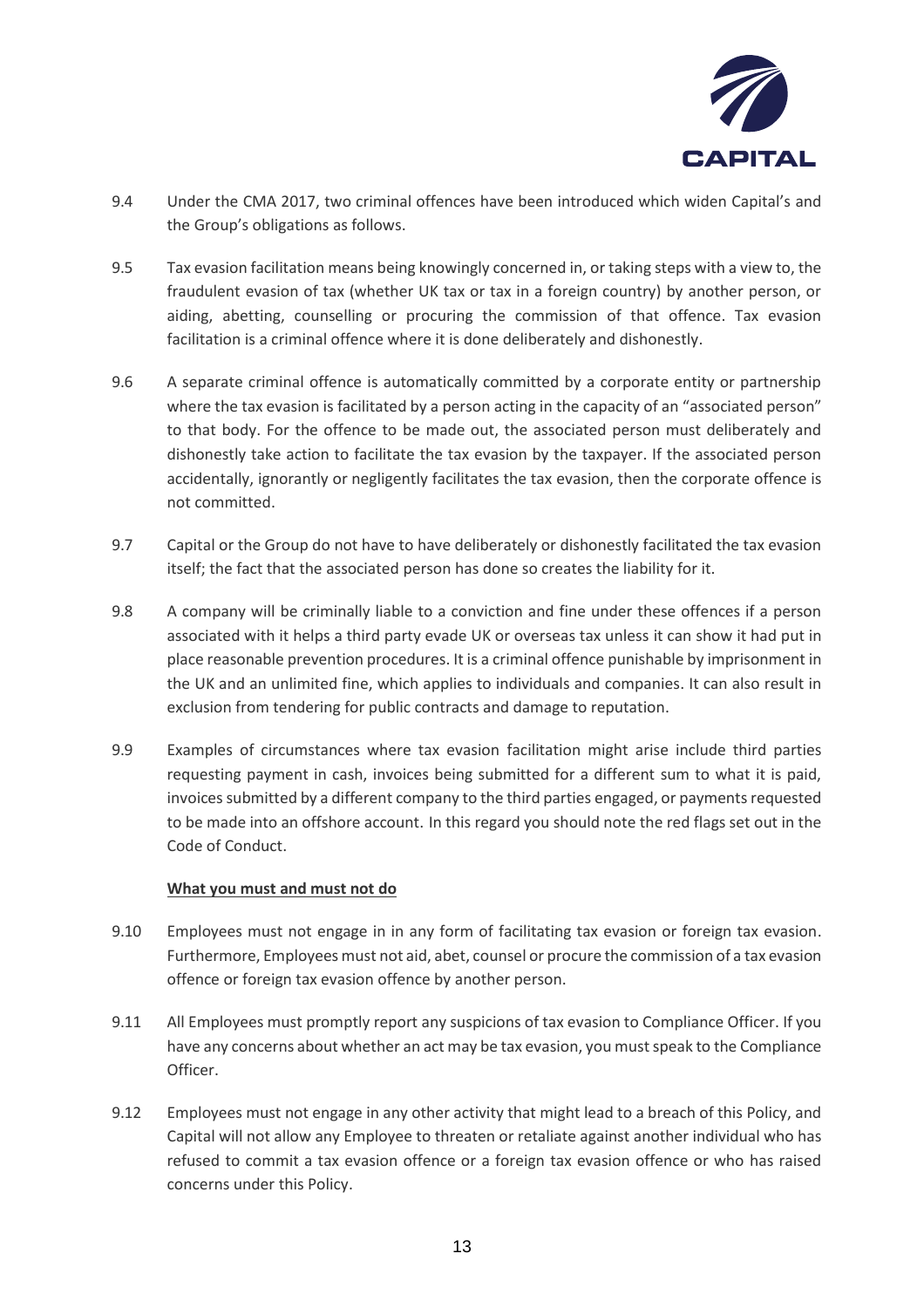

# **10. CONNECTED THIRD PARTIES**

- 10.1 Capital recognises that the actions of Connected Third Parties including partners, agents, contractors, consultants, suppliers, intermediaries and other contractual counterparties, who are hired or otherwise retained by Capital and/or the Group to provide services could pose a special bribery risk to Capital and/or the Group. This is because such Connected Third Parties are not under the direct control of Capital and/or the Group and yet their conduct or the conduct of their employees may be attributed to Capital and/or the Group where they act on Capital's and/or the Group's behalf.
- 10.2 This Policy must communicated to all Connected Third Parties at the outset of any business relationship with them and as appropriate thereafter.

# **Due Diligence and Monitoring of Connected Third Parties**

- 10.3 Prior to entering into a business relationship with a Connected Third Party, Employees should report the potential engagement in writing to the Compliance Officer. The Compliance Officer will direct due diligence on the Connected Third Party that addresses the qualifications of the Connected Third Party, the services the Connected Third Party will provide, the compensation Capital and/or the Group will provide, the basis for believing that compensation is reasonable and information, as appropriate, regarding the Connected Third Party's character, reputation and history of conducting business in an ethical and legal manner that is consistent with this Policy. The process and extent of due diligence to be performed depends on the circumstances and will be determined by the Compliance Officer. After completing due diligence as appropriate, a written summary of the due diligence findings should be recorded by the relevant Employee. At a minimum, documentation obtained through due diligence must be preserved by the relevant Employee.
- 10.4 In all cases, Employees should use best efforts to ensure that any Connected Third Party:
	- a. is not a government or public official;
	- b. does not have a history or demonstrated tendency toward bribery, corruption or tax evasion;
	- c. performs the required services in compliance with this Policy and applicable international and local laws; and
	- d. is compensated at a level that is reasonable, given their experience, the country where the services are to be performed, the expected results and the amount and difficulty of the work to be performed.
- 10.5 The Group will apply the following principles in any dealings with Connected Third Parties:
	- a. appropriate due diligence should be completed before the Connected Third Party is engaged;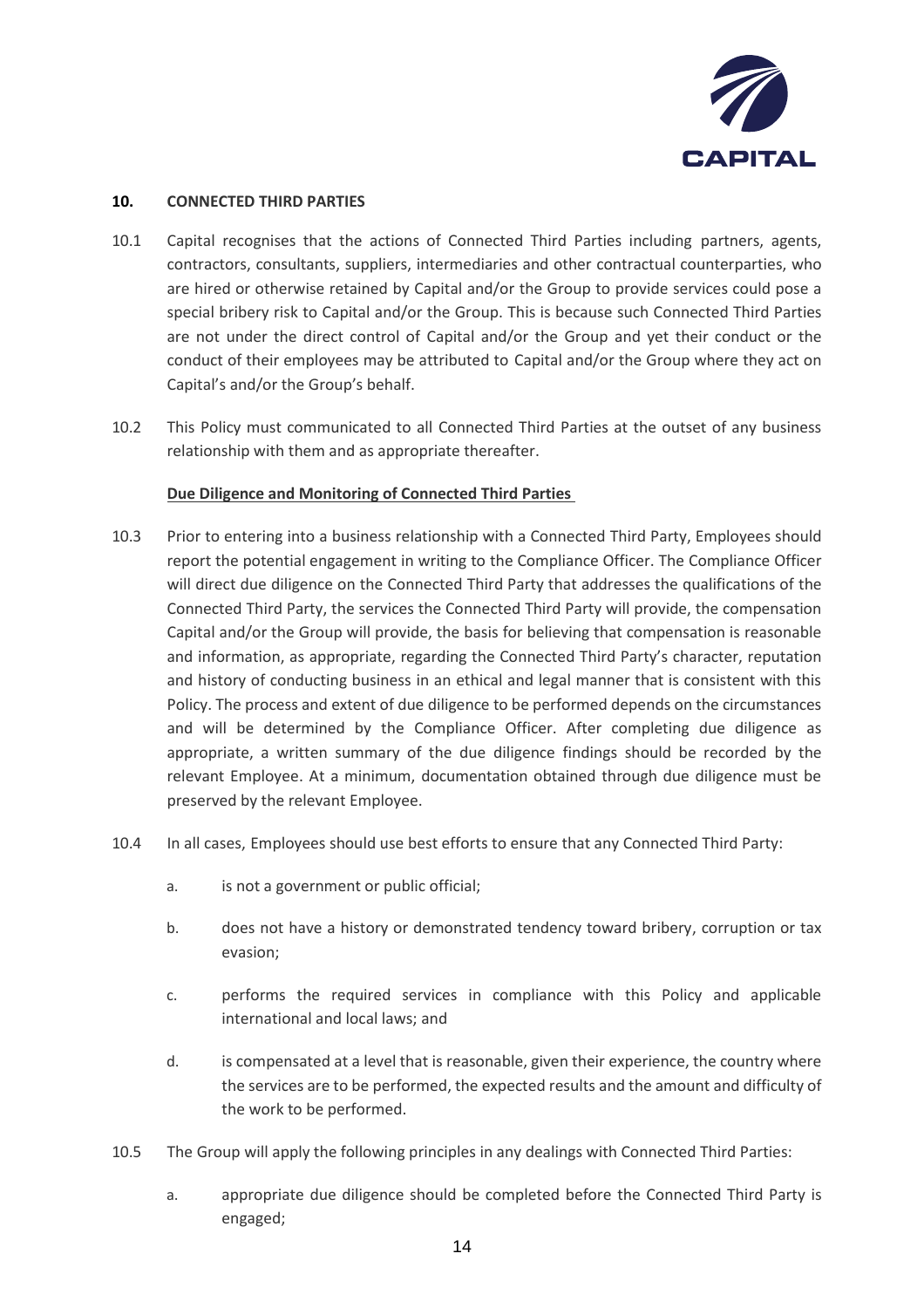

- b. the engagement must be clear and transparent with a clear commercial rationale and justification for dealing with that company/person;
- c. Employees should be wary about engaging a Connected Third Party that has been specifically requested or recommended by a counterparty to a contract or any licensing or regulatory body;
- d. Employees should ensure that all arrangements with Connected Third Parties are well documented and approved by senior management; and
- e. all contracts with Connected Third Parties include an obligation not to pay and/or receive bribes and to ensure their subcontractors also do not pay and/or receive bribes.

# **Contracts with Connected Third Parties**

- 10.6 All agreements with Connected Third Parties will be in writing, and will define the scope of the relationship and the compensation terms. Unless otherwise approved by the Compliance Officer, all contractual arrangements with Connected Third Parties shall include anti-corruption terms to the following effect:
	- a. the Connected Third Party will at all times abide by all applicable anti-corruption laws and this Policy (or at the discretion of the Compliance Officer, the Connected Third Party's own anti-bribery policy);
	- b. the Connected Third Party shall promptly notify Capital and/or the Group of any investigation relating to a possible violation of anti-corruption legislation or this Policy;
	- c. neither the Connected Third Party or any of its employees, subcontractors or material shareholders are a public official;
	- d. in the conduct of its business, the Connected Third Party has not and will not, directly or indirectly, engage in bribery or corruption;
	- e. The Connected Third Party will perform the services required under the written agreement personally, and may not assign the right to perform to anyone else without prior written consent;
	- f. the Connected Third Party's invoices shall describe in reasonable detail all services and expenditures for which the Connected Third Party seeks reimbursement;
	- g. Capital and/or the Group have the right to audit the Connected Third Party's relevant books and records when a reasonable question has been raised as to whether there has been a violation of applicable anti-corruption laws; and
	- h. Capital and/or the Group may terminate their agreement with the Connected Third Party without any further obligation in the event that the Connected Third Party, its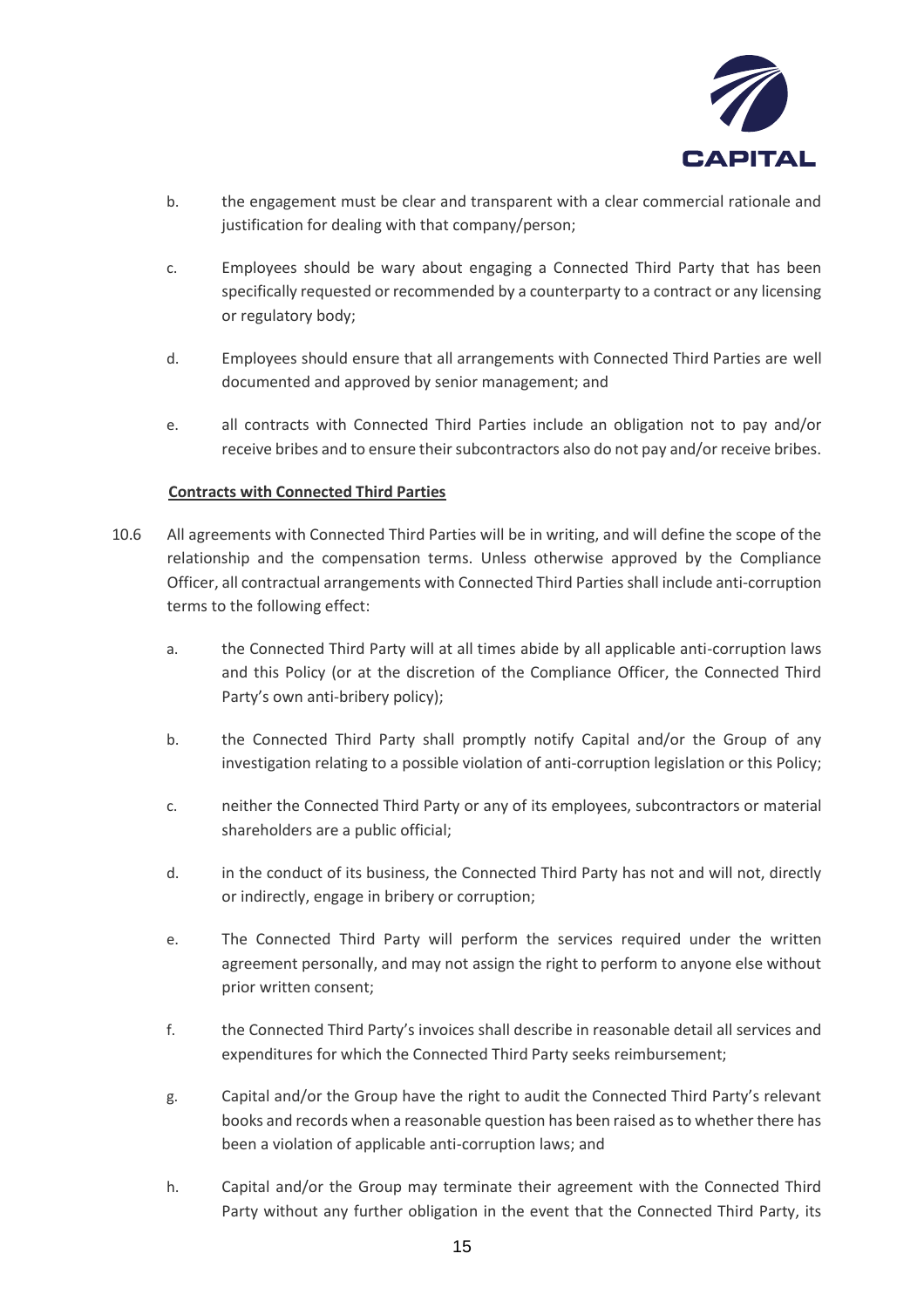

principals, or anyone acting on its behalf takes any action that violates applicable anticorruption laws.

# **Payments to Connected Third Parties**

- 10.7 No payment is to be made to a Connected Third Party without a valid invoice, statement or other document evidencing that the services invoices for were in fact provided. All payments regardless of their size are processed at the Head Office through a centralised payment verification system and are reviewed and approved by the Treasury department.
- 10.8 As far as possible any payments made to Connected Third Parties by way of fees or commission should be comparable to prevailing market rates for similar services in the country in which the Connected Third Party is engaged.

# **11. PRIVATE TENDERS**

- 11.1 Employees must not engage in any form of bribery as an inducement or a reward in connection with the withdrawal, submission and/or consideration of any tender which Capital and/or the Group participate in. Where a supplier or contractor is engaged by way of private tender, Employees must ensure that:
	- a. the party engaged is not a government official and/or connected with a government official;
	- b. the terms of engagement, including compensation, are clearly defined, documented and include full, accurate and clear specifications in compliance with international or specified local standards and that the company has the technical expertise to provide the products and/or services;
	- c. appropriate due diligence is carried out prior to engagement; and
	- d. they comply with relevant laws and regulations including applicable anti-corruption laws and agree to abide by this Policy.

## **12. REPORTING PROCESS**

- 12.1 Capital expects its Employees and Connected Third Parties to take all reasonable steps to prevent a violation of this Policy. This includes identifying and raising potential issues before they lead to problems, and seeking additional guidance when necessary. If you are ever in doubt about whether any action or proposed action complies with this Policy, please speak to the Compliance Officer before the conduct occurs.
- 12.2 If you become aware of or suspect any breach of this Policy by Employees, Connected Third Parties, or by others associated with the Group, you must immediately notify the Compliance Officer, who can be contacted as follows, or report it in accordance with Capital's Whistleblowing Policy:
	- a. E-mail: ethics@capdrill.com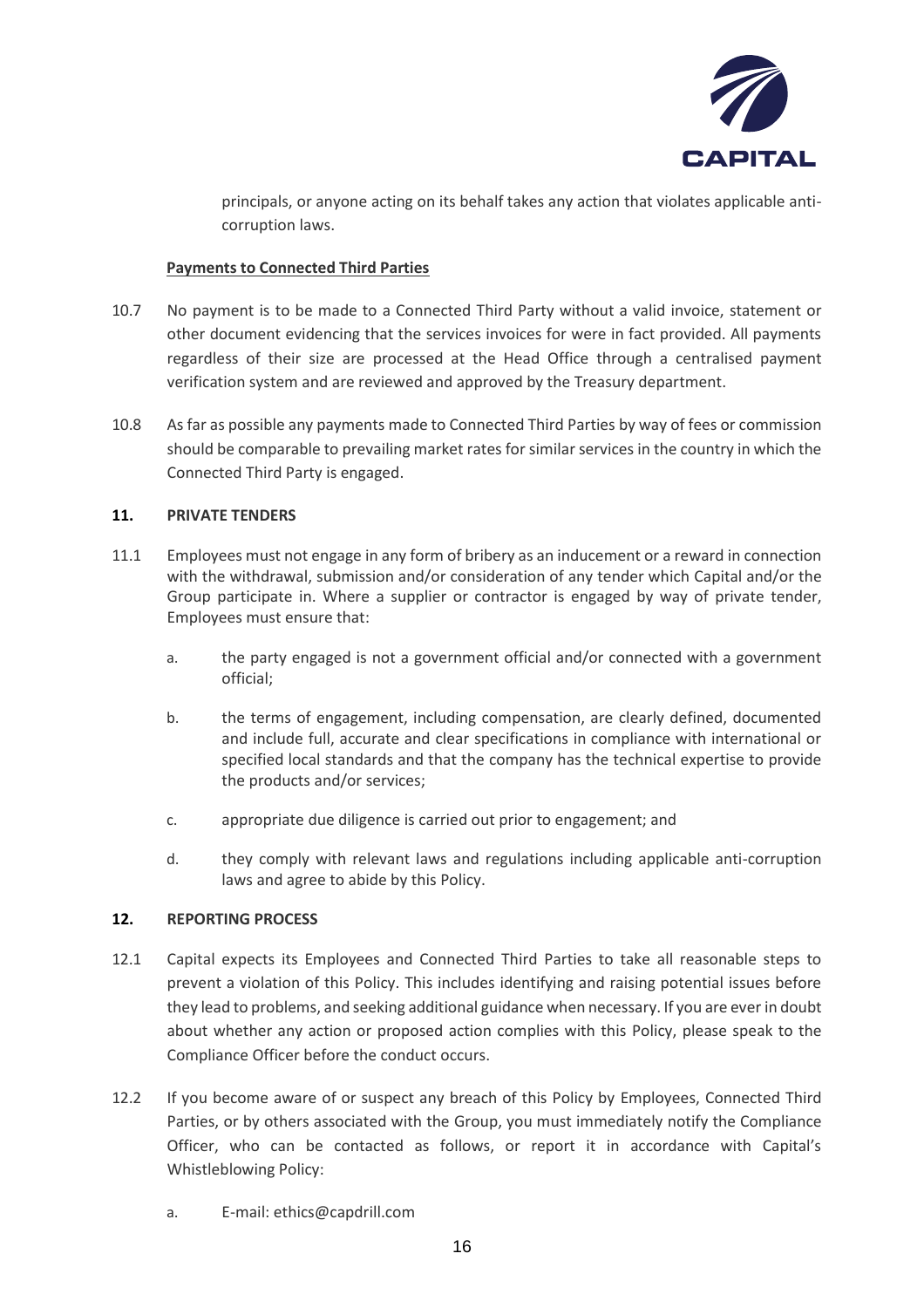

- b. Web portal: [https://capitaldrillingltd.sharepoint.com/sites/InformationTechnology/SitePages/Rep](https://capitaldrillingltd.sharepoint.com/sites/InformationTechnology/SitePages/Report-an-Ethical-Concern.aspx) [ort-an-Ethical-Concern.aspx](https://capitaldrillingltd.sharepoint.com/sites/InformationTechnology/SitePages/Report-an-Ethical-Concern.aspx)
- 12.3 Capital is committed to ensuring that it has an atmosphere of open communication for compliance issues and to ensure that Employees and Connected Third Parties are acting in good faith have the means to report actual or potential violations without fear of retaliation. All reports will be treated confidentially to every extent possible, consistent with the need to conduct an adequate investigation. All complaints, results of investigations, if any, and reports will be retained for seven years.
- 12.4 Capital will not allow any harassment, retaliation or any type of discrimination against a director, officer or employee who acts in good faith in reporting a violation.
- 12.5 This section is to be read together with the Code of Conduct and the Whistleblowing Policy.

# **13. PRESERVATION OF DOCUMENTS**

13.1 Employees and Connected Third Parties must not at any time destroy any material that might be of use to an investigation of a breach of this Policy or make any disclosure to any person that might be prejudicial to any investigation.

# **14. COMMUNICATION AND TRAINING**

- 14.1 Capital or the Group will provide a copy of the current version of this Policy and related policies to all new joiners during their induction.
- 14.2 Compulsory annual training will be held for all Employees, conducted by the Compliance Officer, on this Policy.
- 14.3 This Policy is published on Capital's website at: https://www.capdrill.com/corporategovernance. This Policy is also published on Capital Limited's SharePoint.

## **15. PERIODIC REVIEW OF THIS POLICY**

15.1 The Compliance Officer and Audit and Risk Committee have overall responsibility for the effective operation of this Policy, and for reviewing the effectiveness of actions taken in response to concerns raised under this Policy. The Compliance Officer will monitor compliance with this Policy on an annual basis and consider suggestions for improvements to be made.

## **16. RECORD RETENTION**

- 16.1 Capital will maintain books and records that are full, fair and accurate and understandable to reflect all transactions, use and disposition of assets, and other similar information. All Employees must ensure that:
	- a. all gifts, hospitality and other expenses are properly reported and recorded;